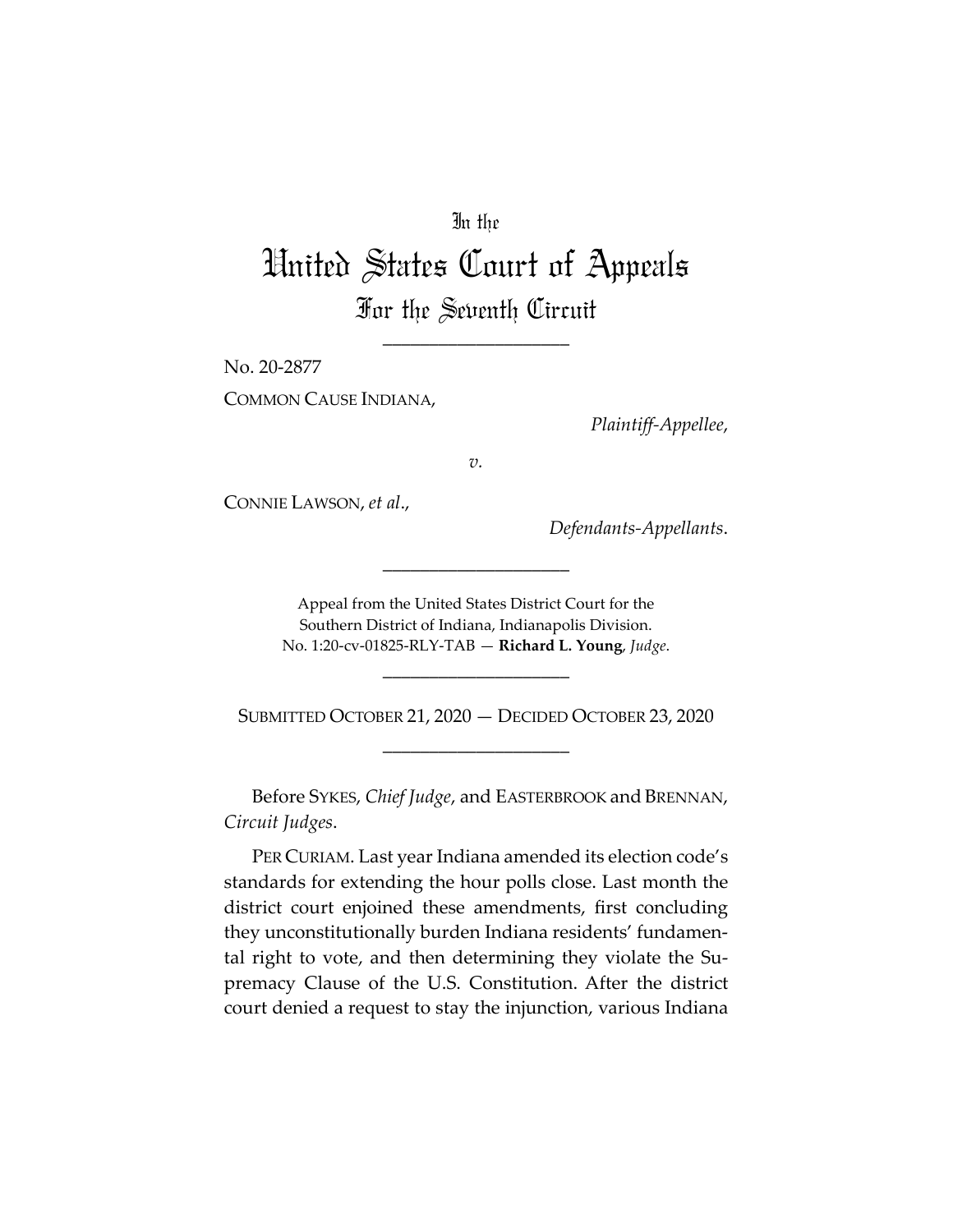state officials charged with administering elections appealed and now move this court to stay the injunction pending appeal.

#### **I. Background**

Indiana law provides that state's election polls open at 6 a.m. and close at 6 p.m. IND. CODE § 3-11-8-8. In 2019 Indiana enacted three statutes that amended its election code and set standards for issuing an order extending the hour polls close. What the parties call the "standing amendment" provides that "[o]nly a county election board has standing in an Indiana court … to file an action or petition to request the extension of the hour for closing the polls … ," and only if the board's members unanimously vote to file suit. IND. CODE § 3- 11.7-7-2. Under what the parties term the "remedies amendment," before a court may issue an order extending the hour for the polls to close, a number of evidentiary and other findings must be made, including that the polls were substantially delayed in opening or subsequently closed during normal polling hours, IND. CODE §§ 3-11.7-7-3, and any extension must be limited to not more than the duration of time the polls were closed and only for those polls whose opening was delayed. IND. CODE § 3-11.7-7-4.

More than a year after Indiana enacted these amendments, plaintiff Common Cause sued the Indiana Secretary of State and various other state officials in federal court and sought a preliminary injunction enjoining the enforcement of these statutes. Plaintiff argues the amendments (1) unconstitutionally burden the fundamental right to vote, (2) divest state courts of jurisdiction to hear federal claims in violation of the Supremacy Clause, and (3) deprive voters of procedural due process.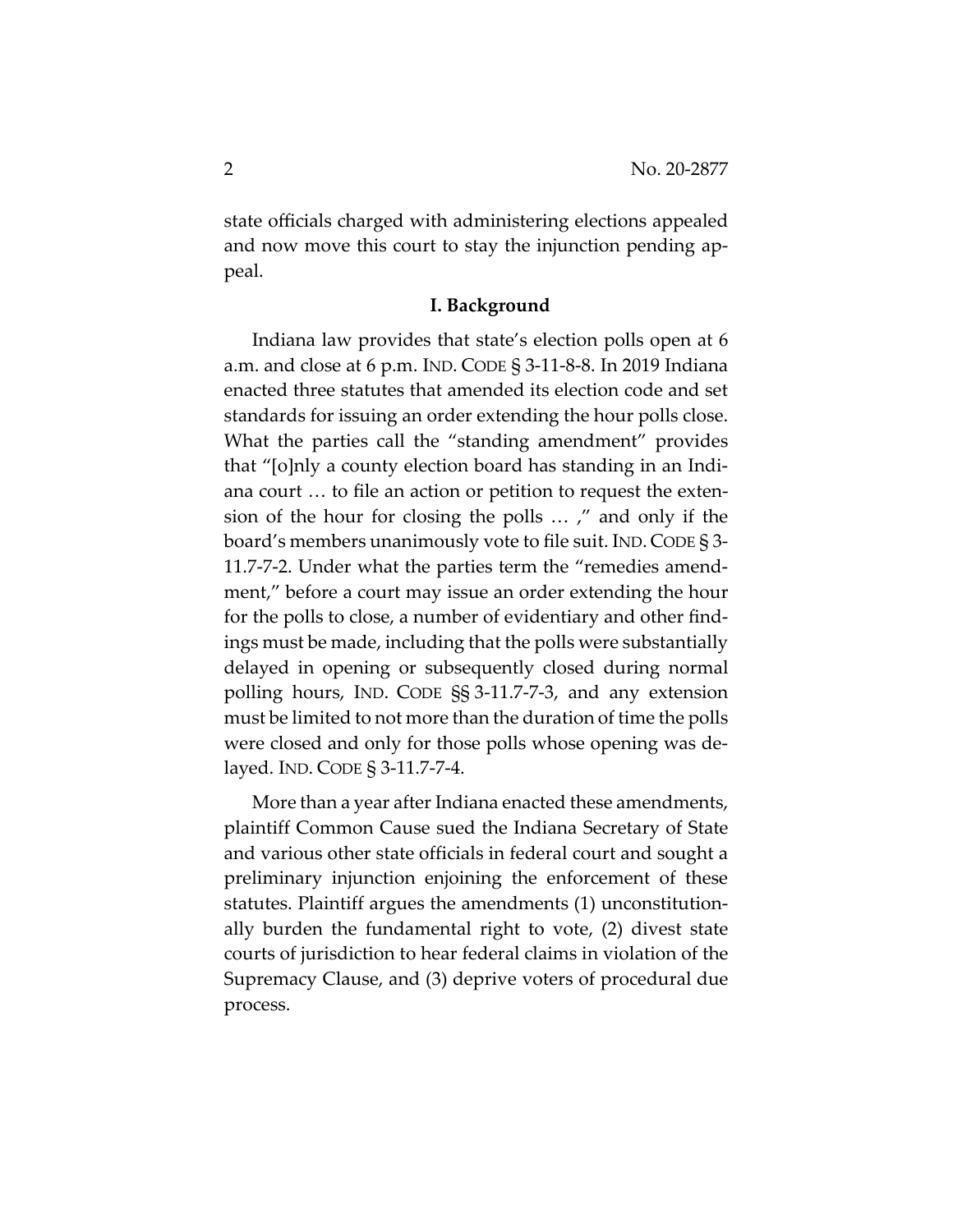On September 22, 2020 the district court granted plaintiff's request for a preliminary injunction on the ground that the amendments unconstitutionally burden Indiana residents' fundamental right to vote.<sup>[1](#page-2-0)</sup> The court found that at least some voters were likely to experience delayed poll openings, closures, or other issues at the polls. Those voters would be disenfranchised, the court decided, if they cannot sue for an extension of voting hours on election day. The court concluded that the amendments could not survive the balancing test described in *Anderson v. Celebrezze*, 460 U.S. 780 (1983), and *Burdick v. Takushi*, 504 U.S. 428 (1992), under which the burden that a state regulation imposes on the right to vote is weighed against the state's interest in enacting the regulation. The court found that plaintiff had shown it is likely to succeed on the merits of its claim, but it did not address plaintiff's other contentions. The court also found irreparable injury with no adequate remedy at law, that the balance of harms favored the plaintiff, and that the injunction was in the public interest. So the court enjoined defendants from implementing, enforcing, administering, invoking, or giving any effect to the amendments.

The defendants moved to stay the district court's ruling pending appeal. The district court denied this stay request and supplemented its reasoning in support of the injunction. The court found that the amendments violated the Supremacy Clause.[2](#page-2-1) To the district court, the standing amendment

<span id="page-2-0"></span><sup>&</sup>lt;sup>1</sup> Seven days later the district court complied with the separate order requirement of FED. R. CIV. P. 65(d). Dist. Ct. D.E. 80.

<span id="page-2-1"></span><sup>2</sup> U.S. CONSTITUTION Art. VI, cl. 2 provides that the Constitution and the laws of the United States "shall be the supreme Law of the Land; and the Judges in every State shall be bound thereby."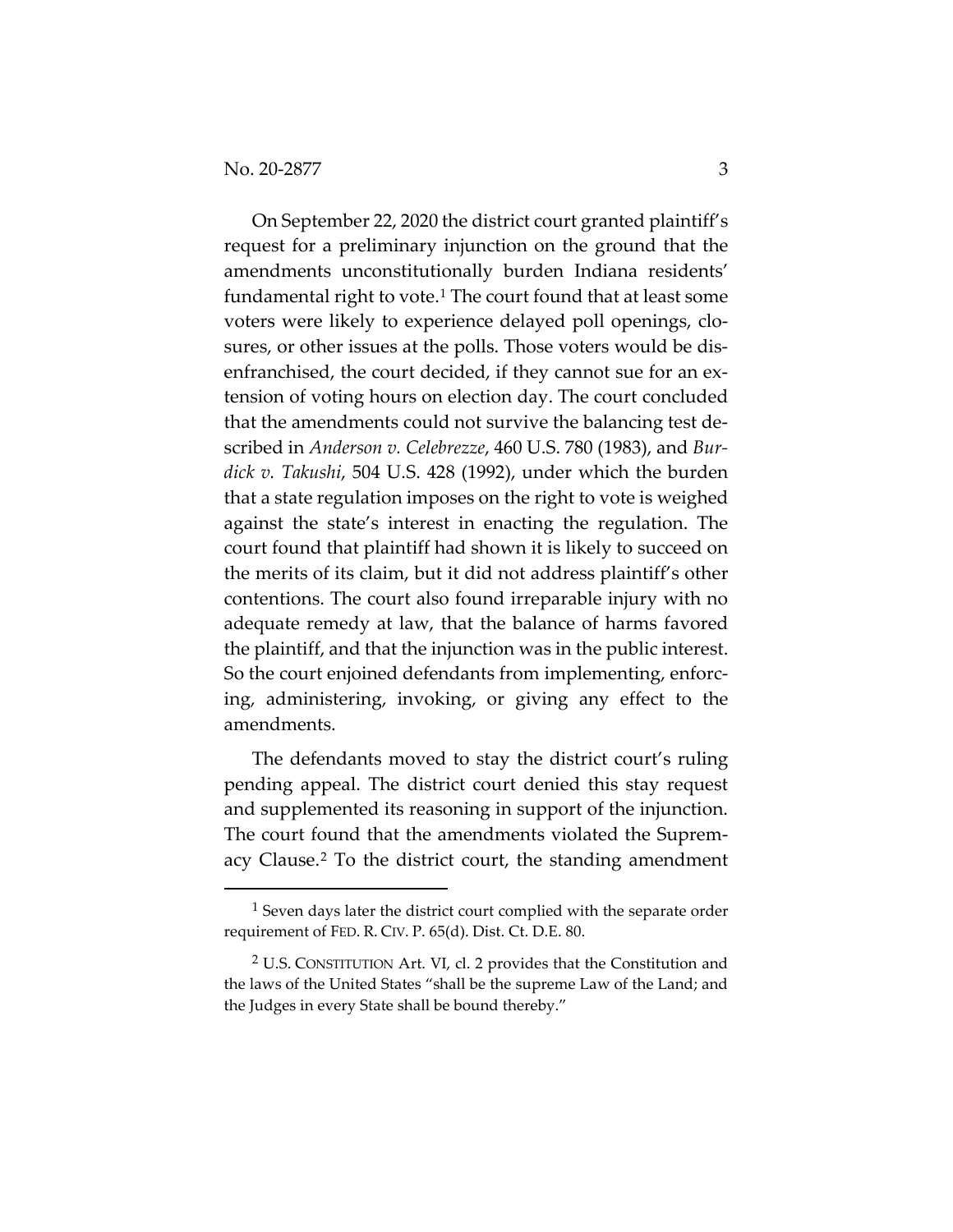divested state courts of jurisdiction to hear § 1983 suits brought by any plaintiff, other than a unanimous county election board, seeking an extension of poll hours. Likewise, the remedies amendment prohibited state courts from granting relief pursuant to § 1983, unless that relief was already sanctioned under state law. The district court also concluded that *Purcell v. Gonzalez*, 549 U.S. 1, 4 (2006), which generally prohibits federal courts from changing state election rules close to the date of an election, did not apply here because the preliminary injunction did not alter any ongoing election activity or pose a risk of creating voter confusion, as these amendments concerned activities on the day of the election.

The state defendants appeal and move this court for a stay of the preliminary injunction pending appeal.

# **II. Discussion**

We consider four factors when deciding whether to stay an injunction pending appeal: (1) the likelihood the applicant will succeed on the merits of the appeal; (2) whether the applicant will be irreparably injured absent a stay; (3) whether issuance of the stay will substantially injure other parties; and (4) the public interest. *Nken v. Holder*, 556 U.S. 418, 426 (2009); *Venckiene v. United States*, 929 F.3d 843, 853 (7th Cir. 2019). "The standard calls for equitable balancing, much like that required in deciding whether to grant a preliminary injunction … ." *Id*. at at 853.

We review the district court's denial of the stay for an abuse of discretion. *See Nken*, 556 U.S. at 433. The district court's legal conclusions are reviewed de novo, *Mays v. Dart*, 974 F.3d 810, 818 (7th Cir. 2020), and its findings of fact for clear error. *Venckiene*, 929 F.3d at 853. Also, "if a district court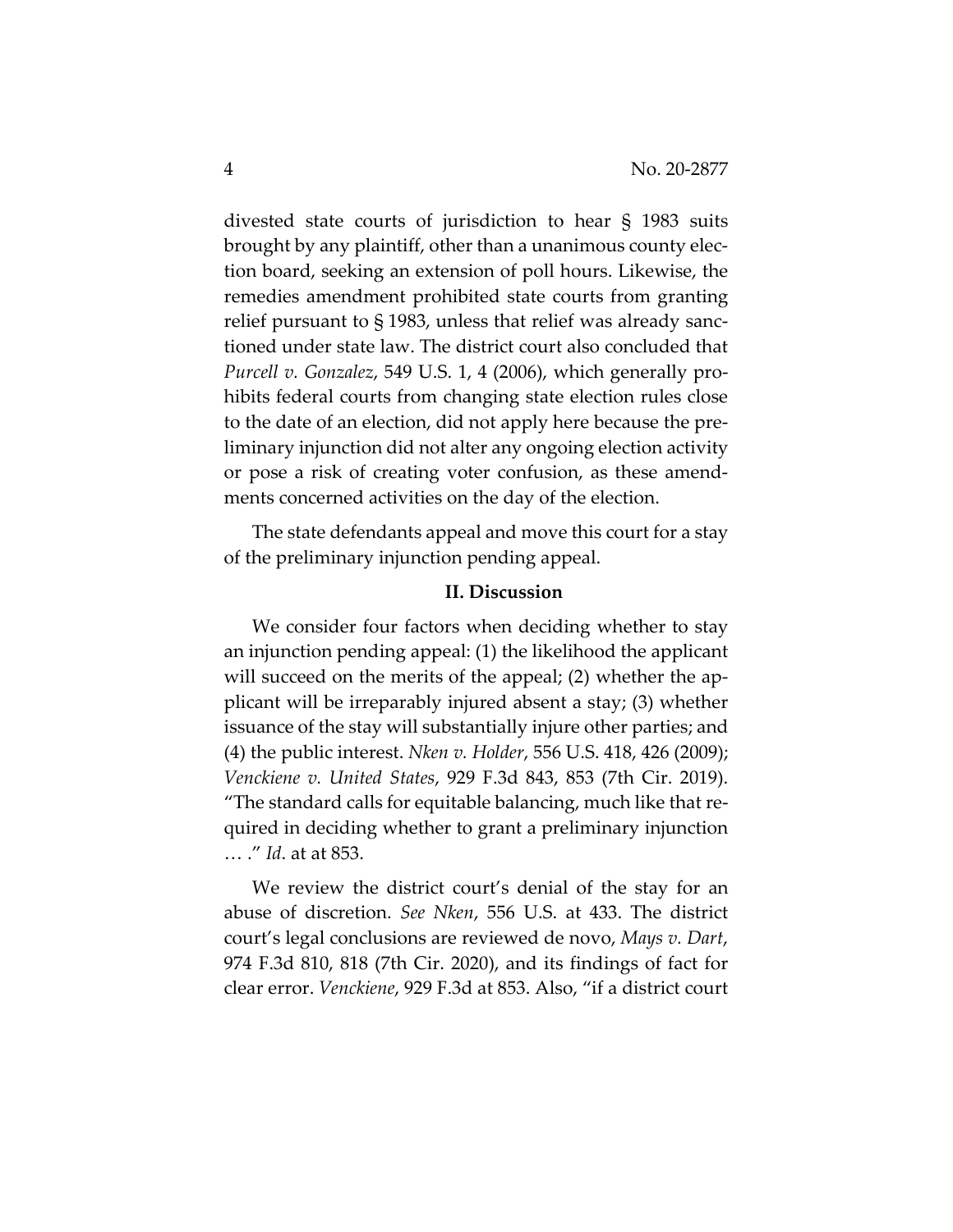bases an exercise of discretion on a legal error, it turns out to abuse its discretion." *Id*. (citations omitted).

First we consider the likelihood of success on the merits and irreparable injury factors. These first two factors are most critical, *Nken*, 556 U.S. at 434, and the focus of the parties' arguments. Then we discuss the timing of the injunction.

#### **A. Likelihood of Success on the Merits**

Each side argues it is more likely to succeed on the merits on three points.

# *1. Burden on the fundamental right to vote*

Plaintiff contends that, under the *Anderson-Burdick* test, the amendments unduly burden the fundamental right to vote without any relevant and legitimate governmental interest. To the plaintiff, the standing amendment creates a "functionally insurmountable" multiple-step process that leaves a voter unable to petition a court to extend poll hours. Voters are also left without recourse by the remedies amendment, the plaintiff argues, because those statutes limit state courts' authority to extend polling hours.

The state defendants offer two responses. First, the *Anderson-Burdick* test "must not evaluate each clause [of a state's election code] in isolation." *Luft v. Evers*, 963 F.3d 665, 671 (7th Cir. 2020). Instead, "[c]ourts weigh these burdens against the state's interest looking at the whole electoral system. Only when voting rights have been severely restricted must states have compelling interests and narrowly tailored rules." *Id*. at 671-72 (internal citations omitted). Under that approach, the *Anderson-Burdick* test remains properly deferential to state legislation. Second, the amendments challenged here are justified for a number of reasons, including to avoid clogging the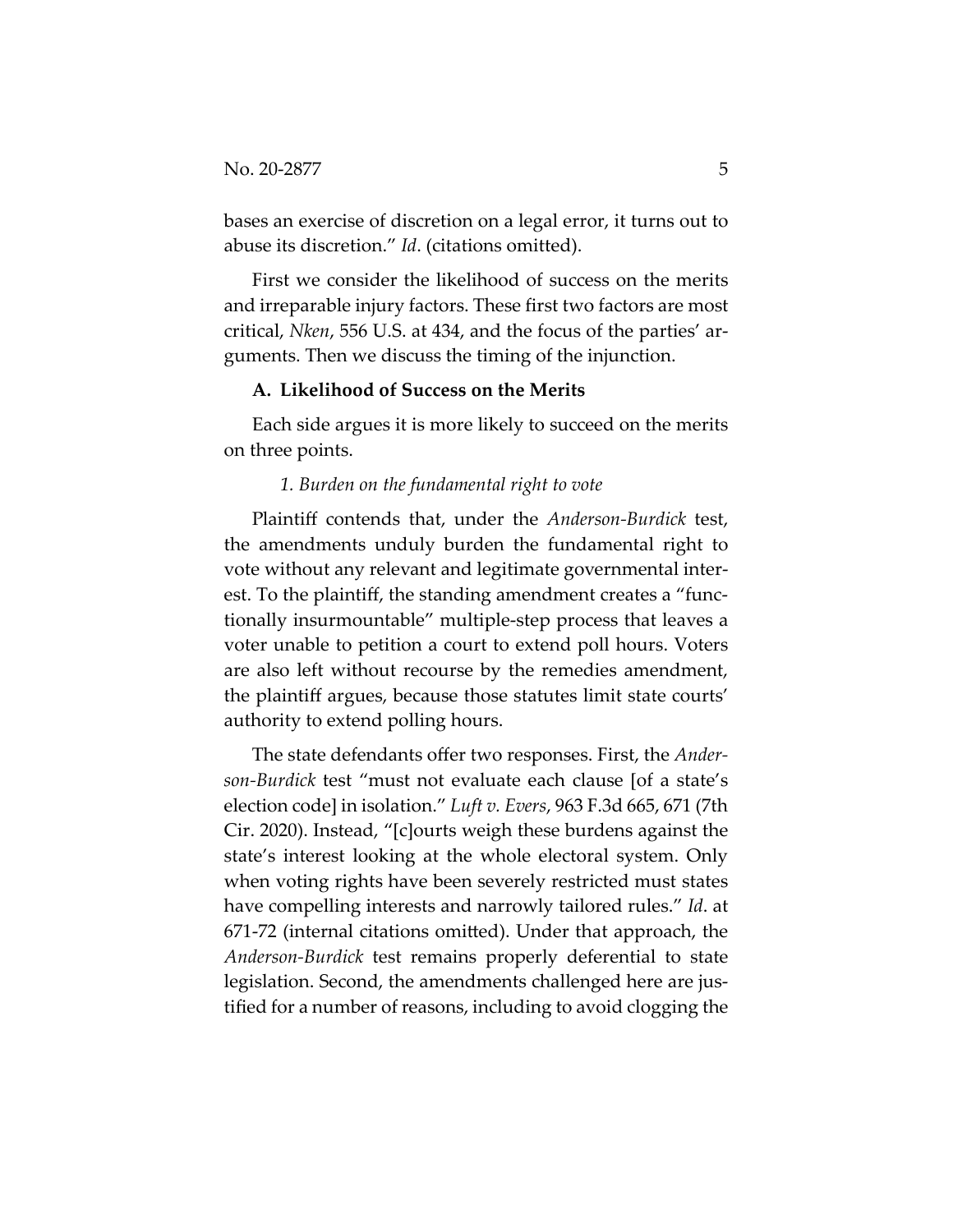Indiana courts with election day lawsuits, to prevent extensions sought by a single voter or unduly partisan group, and to ensure timely vote tallies.

The district court applied the *Anderson-Burdick* balancing test to conclude that the 2019 amendments unconstitutionally burdened the fundamental right to vote. But as the state defendants correctly point out, the legislature's decision in these amendments to define a cause of action under state law for extending poll closing does not place any burden on Indiana residents' constitutional right to cast a ballot. Viewed as a whole—which, as the defendants point out, our court's law requires under *Anderson-Burdick*—Indiana's election rules, and their burdens on voters, remain essentially unchanged by these amendments.

The district court rested its conclusion that the amendments burdened the right to vote on the possibility that some imaginable circumstance exists in which those provisions might affect voters. But *Anderson-Burdick* does not license such narrow second-guessing of legislative decision making. The district court's reasoning fell into that trap. *See* Dist. Ct. D.E. 73, p. 17. Rather, "[o]ne less-convenient feature does not an unconstitutional system make." *Luft*, 963 F.3d at 675; *see also Tully*, 2020 WL 5905325, at \*6. A comprehensive reading of Indiana's election laws does not support the district court's conclusion.

So the district court incorrectly concluded that the amendments were unconstitutional under the *Anderson-Burdick* standard. Plaintiff, in support of its claim that the amendments burden Indiana citizens' right to vote, points to evidence that unforeseen circumstances on election day could disenfranchise voters unless they obtain an extension of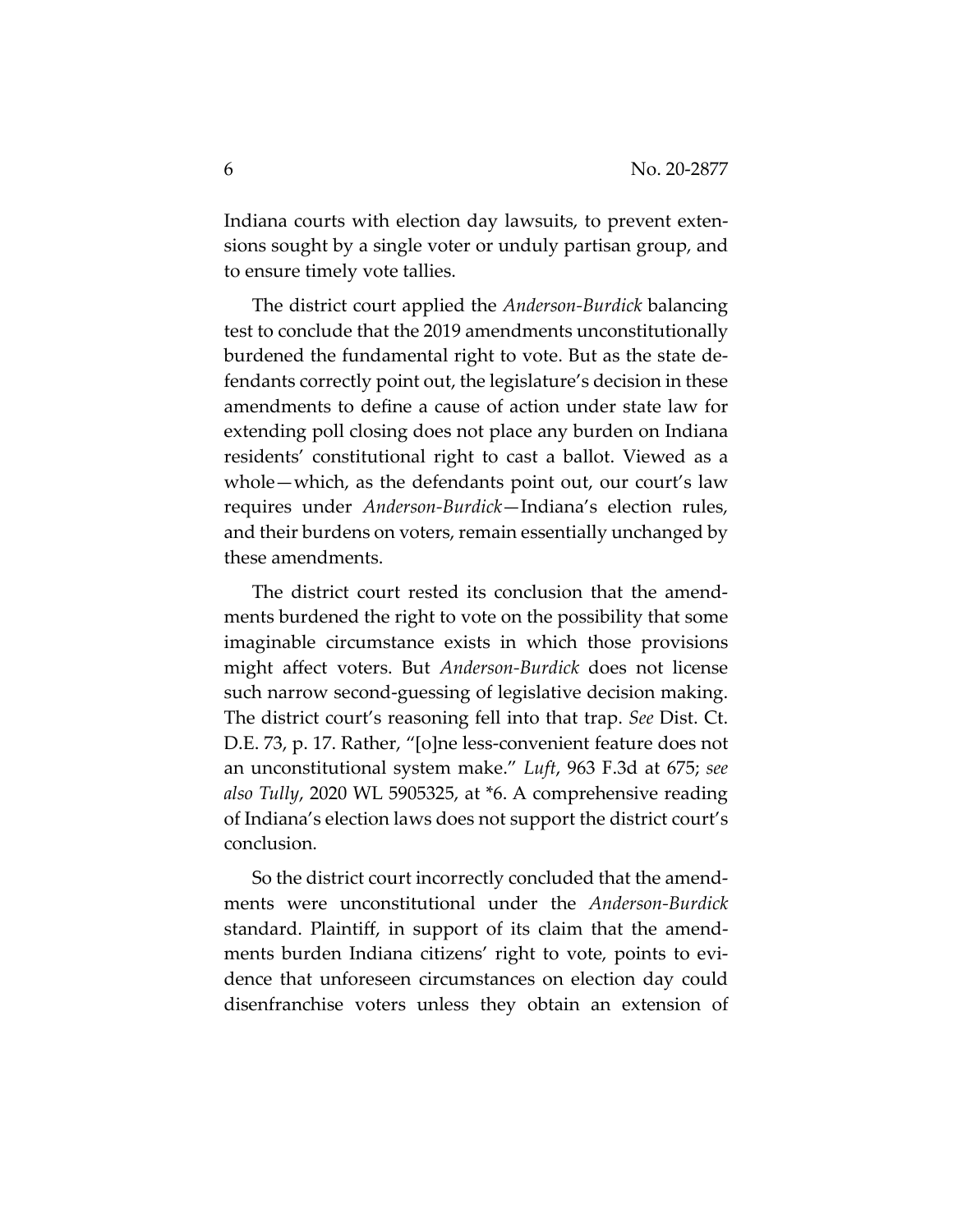polling hours. What plaintiff desires—and what the district court held is essential—is a private right of action to enforce the amendments. But we are not aware that the Supreme Court or any court of appeals has held that the Constitution requires a state to provide a private right of action to enforce any state law. And to the extent that federal law will require Indiana to provide such an extension, voters can always invoke their federal rights in an action under 42 U.S.C. § 1983. These amendments do not place a burden on the right to vote, and the justifications the defendants offer in their support stand to reason.

#### *2. Supremacy Clause*

In its complaint, before the district court, and on appeal, plaintiff argues the amendments violate the Supremacy Clause. Once a state creates courts of general jurisdiction with authority to hear claims, including under § 1983, the Supremacy Clause forbids eliminating jurisdiction for only a particular type of lawsuit. The result would be to immunize wouldbe defendants from litigation in state court. For the plaintiff, the standing amendment violates this principle by stripping Indiana courts of authority to consider voters' claims against state and county election officials under § 1983 when such claims specifically seek prospective injunctive relief in the form of an extension of polling place hours. And the remedies amendment contravenes the Supremacy Clause by withdrawing from state courts the authority otherwise available under § 1983 to extend polling-place hours where voters face disenfranchising conditions other than the physical closure of their polling place. The defendants respond that plaintiff misreads the amendments when it characterizes them as an attempt to prevent suits under § 1983.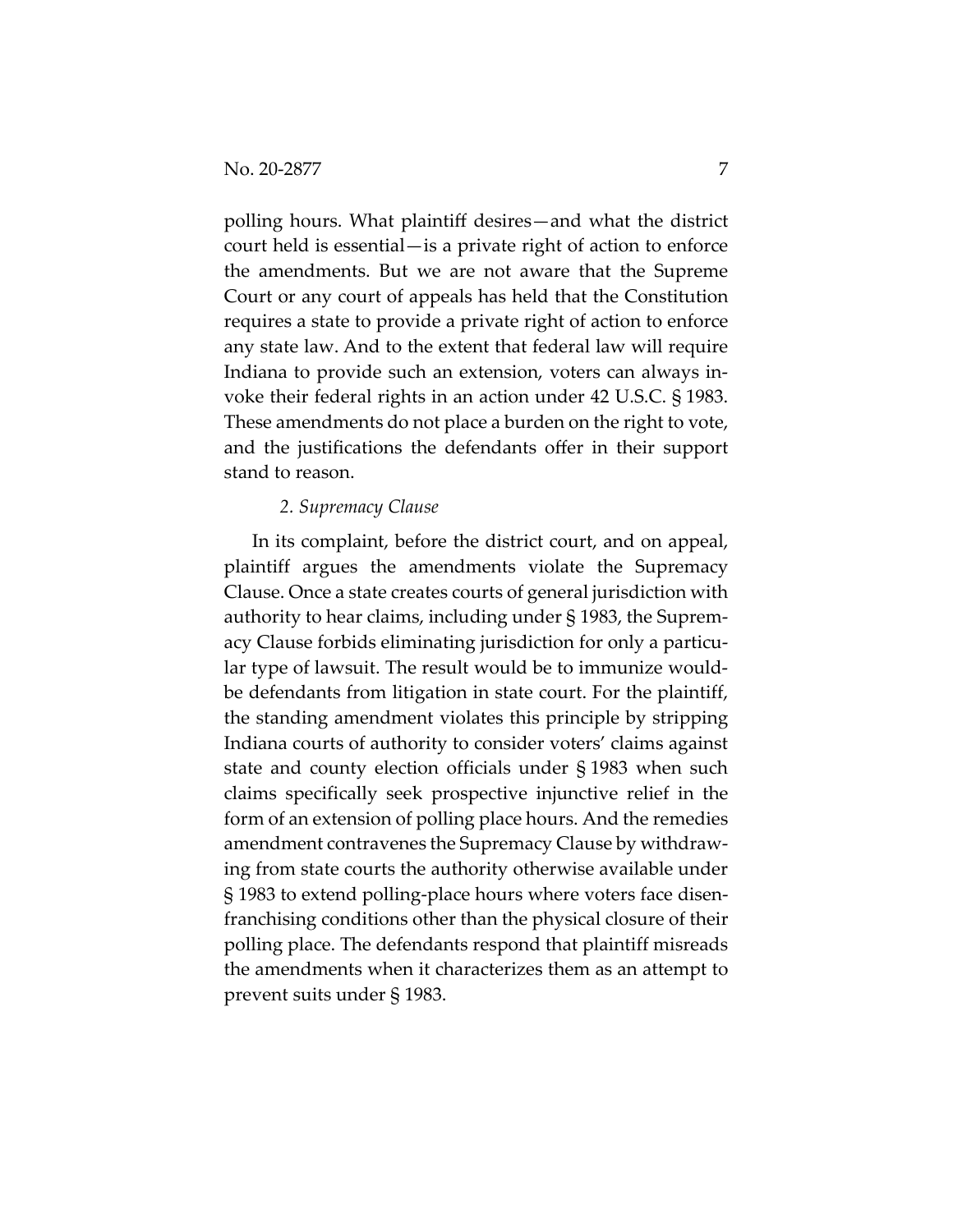The defendants are correct. The amendments describe a state-law cause of action to obtain an extension of polling hours, with specific limitations on who may sue, the available justifications, and the scope of the remedy. Those limits on standing and remedies are reasonably read to apply only to the claim described in the amendments, not otherwise.

A state lacks the power to limit state courts' ability to hear § 1983 claims. *Haywood v. Drown*, 556 U.S. 729 (2009). Indiana obviously lacks the authority to alter federal law. Nothing in the amendments eliminates or restricts § 1983 litigation, nor can the amendments plausibly be read to have that effect.

Even more, if we were to accept plaintiff's interpretation, the preliminary injunction entered here is not limited to this theory. An injunction "must not be broader than the legal justification for its entry." *Henderson v. Box*, 947 F.3d 482, 487 (7th Cir. 2020). The district court could have remedied the alleged problem by enjoining the statute as applied to § 1983 claims, yet the injunction is not so limited.

# *3. Procedural Due Process*

Plaintiff also argues voters have a statutorily created liberty interest in statutorily established poll hours, and that Indiana must provide a vehicle to seek extensions in the poll hours so as not to deprive voters of that interest without constitutionally adequate process.

We need not spend much time on this argument, as even if voters have such an interest, the amendments have not deprived them of that interest. The amendments have not deprived anyone of the ability to vote, and a state action that merely jeopardizes a liberty interest does not violate due process. *See Beley v. City of Chicago*, 901 F.3d 823, 827 (7th Cir.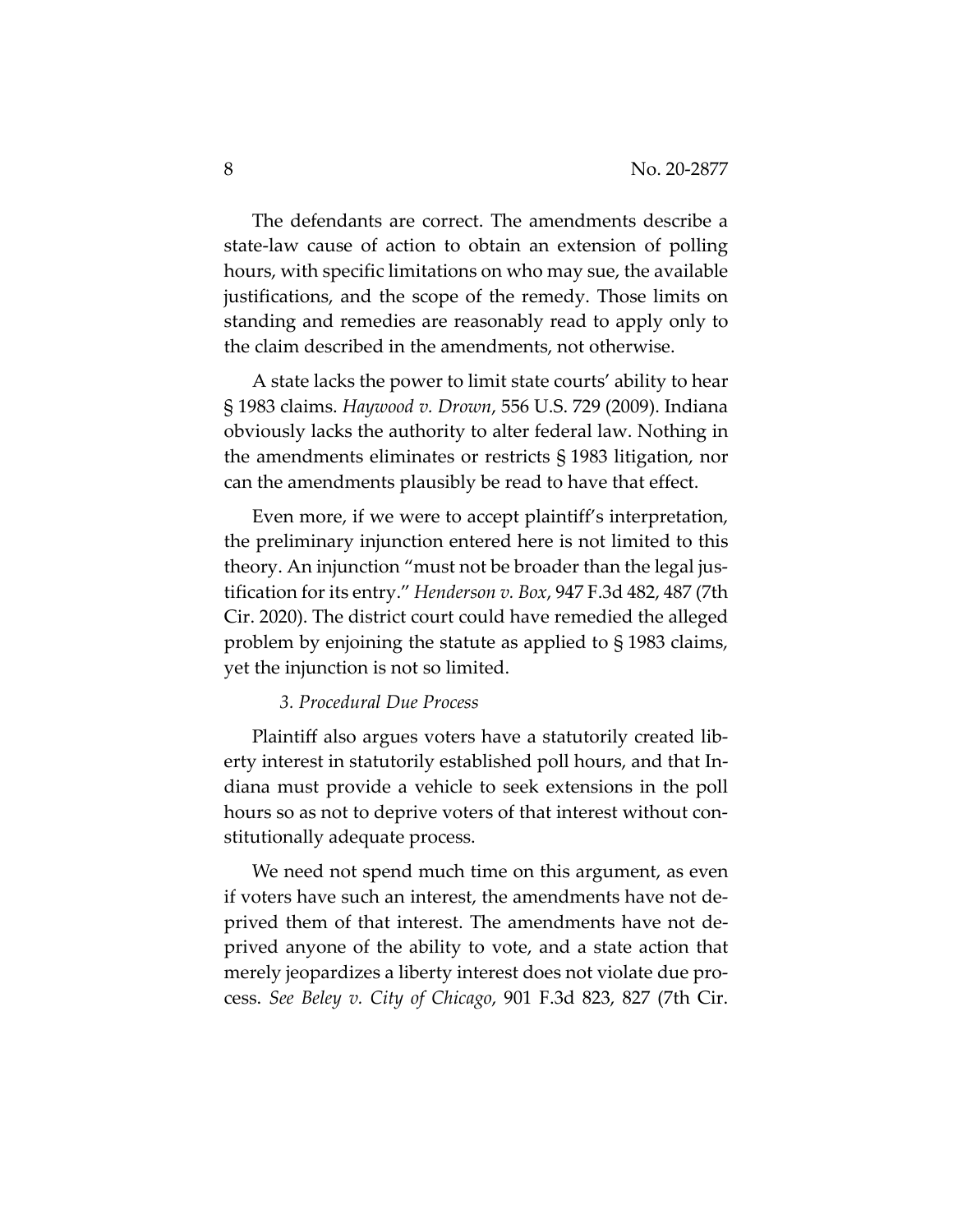2018) (noting "the Fourteenth Amendment guarantees procedural protection for state action that *deprives* someone of a cognizable interest in life, liberty, or property, not for state action that *jeopardizes* that interest).

We conclude the defendants are likely to succeed on the merits of their appeal because the plaintiff's case lacks a valid constitutional theory. As to the remaining factors under *Nken*, without a stay, the state defendants' interests—and the public's—will be irreparably harmed. *See Abbott v. Perez*, 138 S. Ct. 2305, 2324 (2018) (holding that preventing a state from administering an election under a constitutional state law "would seriously and irreparably harm the State."). For these reasons, we grant the motion for a stay of the preliminary injunction.

#### **B. Timing of the Injunction**

The defendants contend that because the district court entered its injunction only five weeks before the election, and we consider this appeal less than two weeks before election day, the injunction runs afoul of *Purcell* and the Supreme Court's warning that federal courts should not alter election rules close to an election. 549 U.S. at 4–5. The plaintiff disagrees, arguing that *Purcell*'s reasoning does not apply here because the amendments affect only election-day activities, not ongoing election activities.

As a preliminary matter, plaintiff asserts that in the district court the state defendants waived reliance on *Purcell*. According to plaintiff, counsel for the state defendants "acknowledged that this case does not pose a *Purcell* problem" during a hearing in July 2020. But that hearing was not recorded, and no transcript was created, so plaintiff relies solely on its own counsel's notes. The state defendants respond that their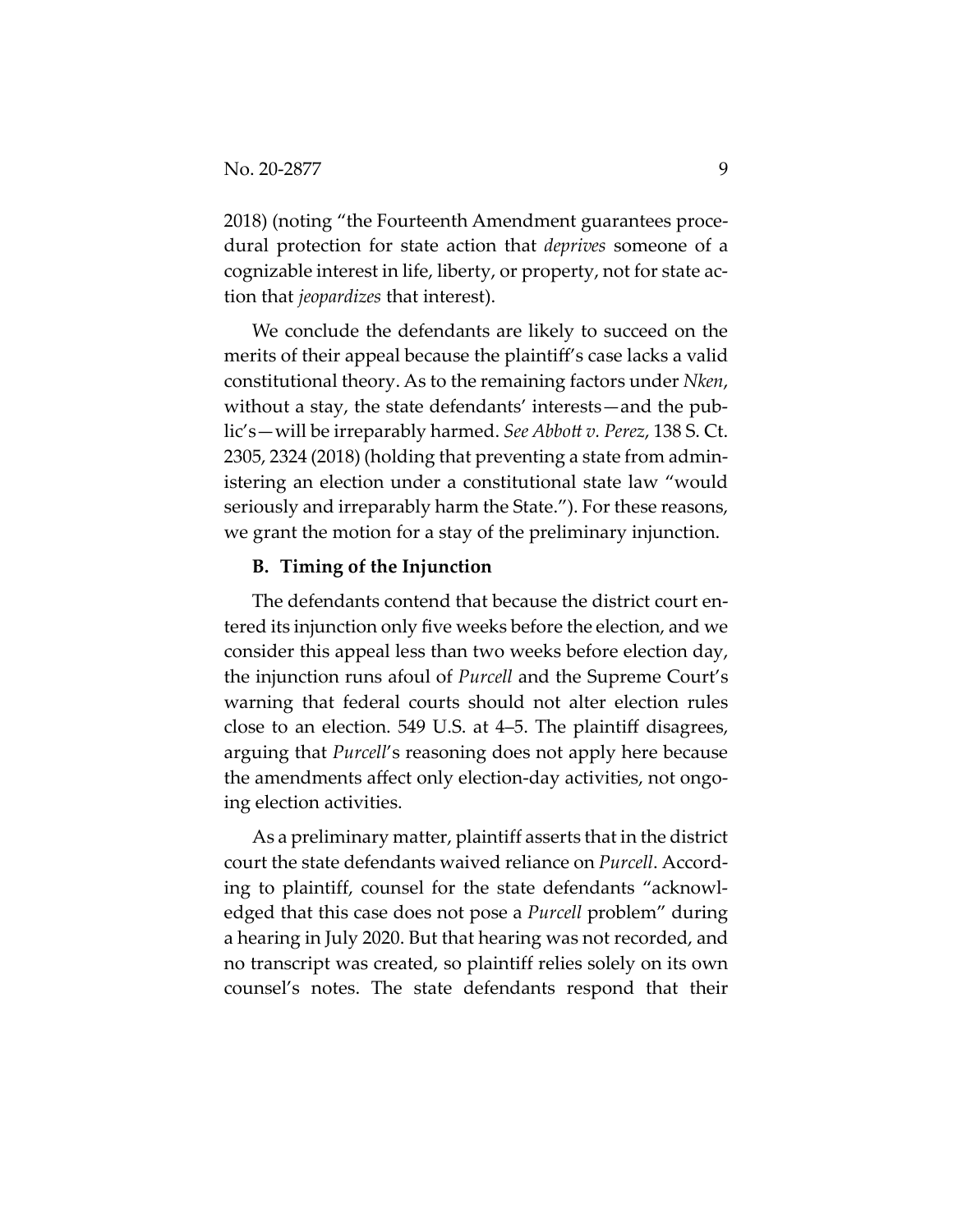counsel "merely observed that alterations to the [amendments] could be comparably less burdensome than other potential changes." Without a transcript, competing attorney statements about what was said at the hearing are too vague a basis on which to decide whether a *Purcell* argument was waived. Further, what counsel may have said in July was *about* July. That the state defendants' lawyers may have thought action in July was proper does not imply agreement to a three-month delay into late September.

Thus far this month this court has applied *Purcell* in three cases, one involving these same parties. In *Tully v. Okeson*, we noted that the "*Purcell* principle counsels federal courts to exercise caution and restraint before upending state election regulations on the eve of an election." No. 20-2605, 2020 WL 5905325, at \*1 (7th Cir. Oct. 6, 2020). While that case was ultimately decided on other grounds, *Tully* emphasized how wary *Purcell* made us of a request for an injunction mandating universal mail-in voting one month before an election. *Id*.

In *Democratic Nat'l Comm. v. Bostelmann*, No. 20-2835, 2020 WL 5951359, at \*1 (7th Cir. Oct. 8, 2020), this court relied in part on *Purcell* to stay a district court injunction that changed how polling places should be staffed, extended deadlines for requesting and delivering mail-in ballots, and made other changes to Wisconsin's election rules. This court concluded that the district court had acted too late by issuing its injunction less than four weeks before the first deadline it altered. *Id.* at \*1.

And in a different case involving the same parties as at bar, this court relied on *Bostelmann*'s discussion of *Purcell* to stay an injunction extending Indiana's receipt deadline for mail-in ballots, issued around the same time as the Wisconsin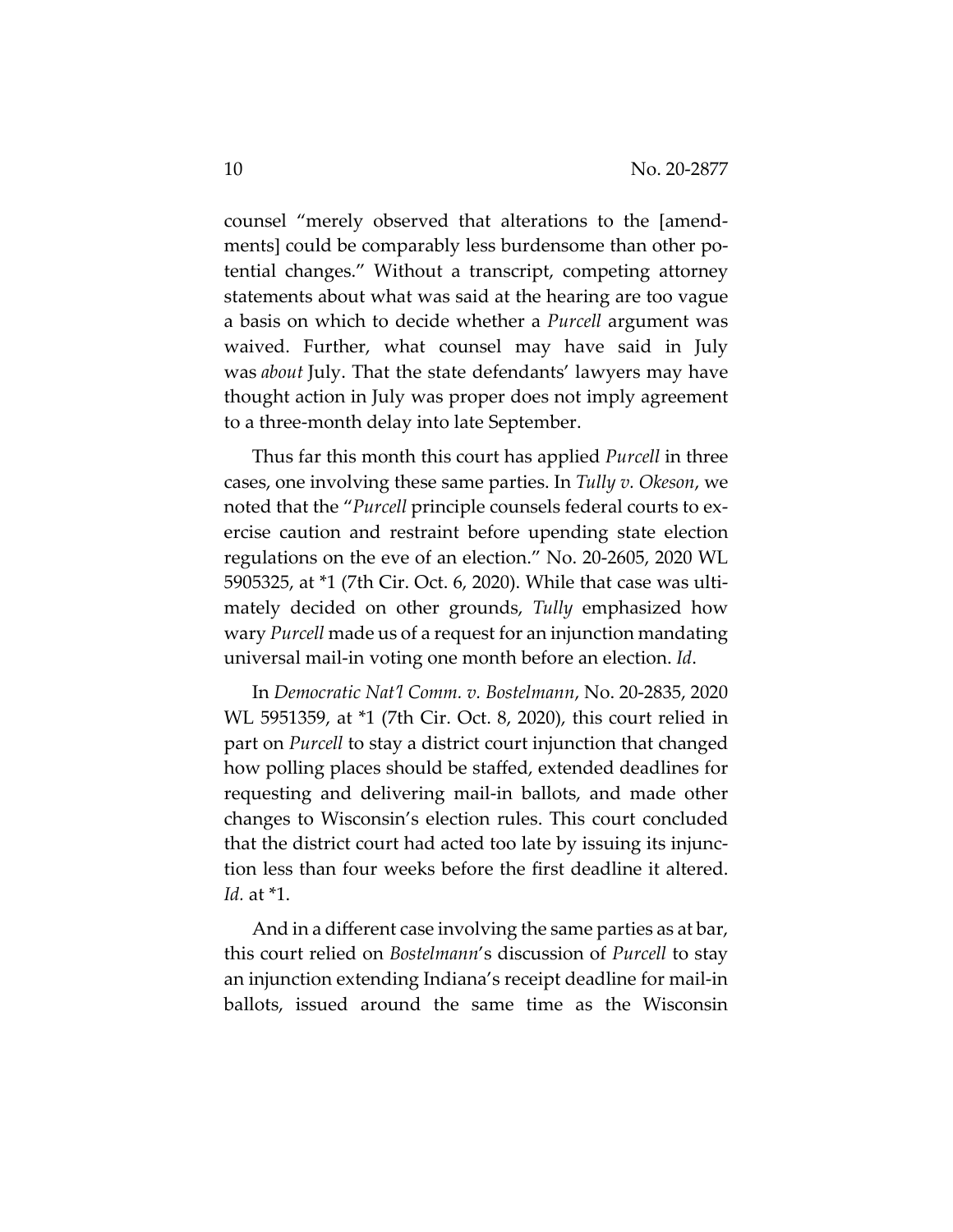injunction. *Common Cause Indiana v. Lawson*, No. 20-2911, 2020 WL 6042121, at \*2 (7th Cir. Oct. 13, 2020).

These three decisions emphasized the presumption against upholding last-minute injunctions, such as the injunction here. As discussed in *Common Cause Indiana v. Lawson*, 2020 WL 6042121, at \*2, just like voters had many months since the SARS-CoV-2 pandemic ensued in this country this March to adjust to the election rules, plaintiff had more than a year to challenge these amendments. The problems plaintiff alleges with the amendments are not new, yet plaintiff asks that these duly enacted statutes be suspended on the eve of the election.

We conclude that the injunction here falls within *Purcell*'s ambit. As the decisions just discussed show, we have consistently stayed injunctions ordered this close to an election. And plaintiff brought the *Purcell* rule upon itself by waiting more than a year to bring this lawsuit after the legislature enacted these amendments. Plaintiff provides no explanation for its delay, nor does it point to any "last-minute event" that justified a "last-minute reaction." *Bostelmann*, 2020 WL 5951359, at \*2.

Plaintiff argues there is a distinction between an injunction as to on-going election activities and election-day requirements, as in these amendments. But *Purcell* itself vacated an order altering an election day photo identification requirement, 549 U.S. at 4-5, and the decisions in *Bostelmann*, 2020 WL 595159 at \* 1, and *Common Cause*, 2020 WL 6042121 at \* 2, each altered election day ballot-receipt deadlines. So plaintiff reads *Purcell* too narrowly when it argues it applies to only "arguably affected ongoing election activities" and not election-day requirements.